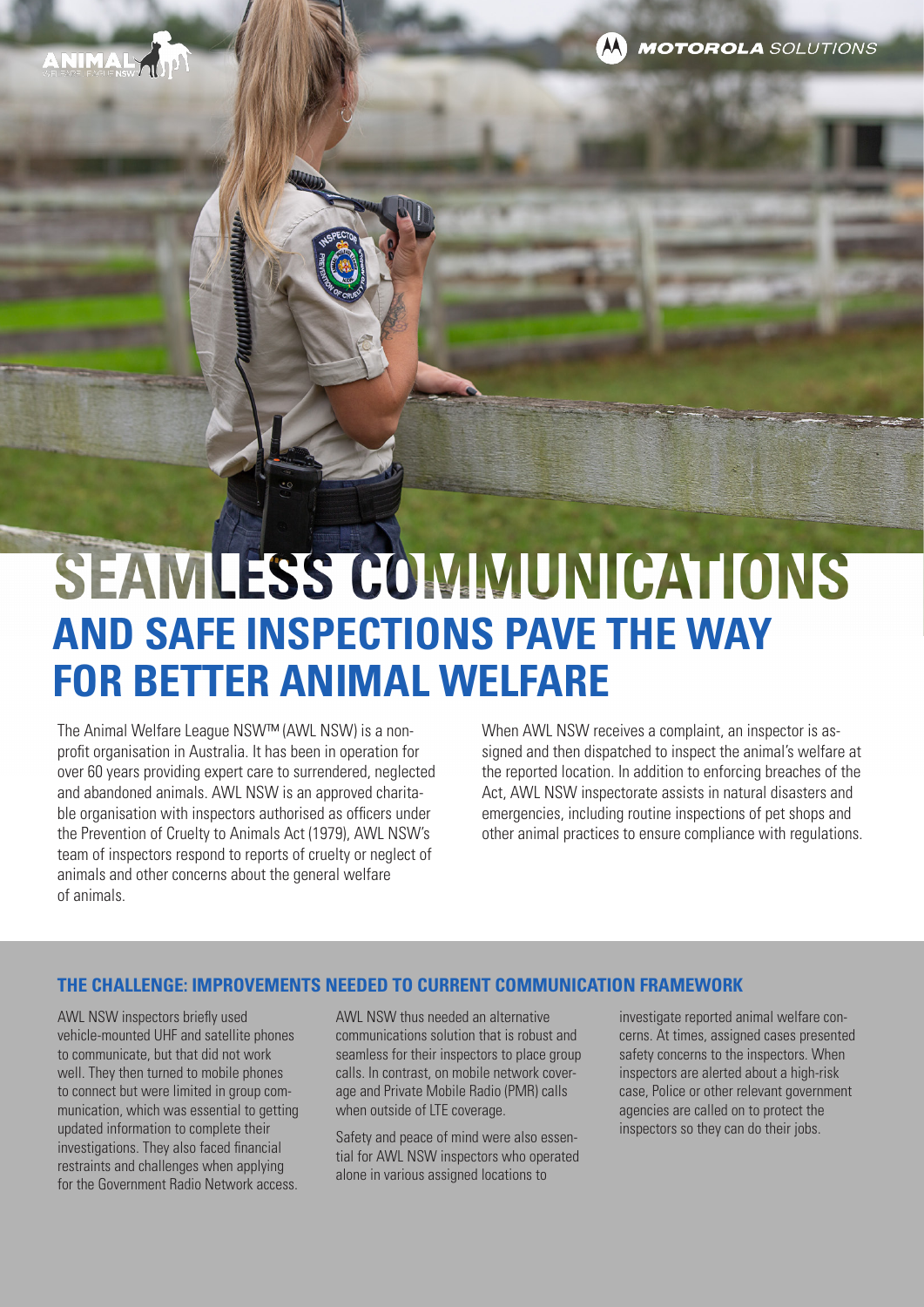**From a safety point of view, the lack of clear, reliable and integrated communications is a huge concern. Enforcing the prevention of cruelty to animals can be dangerous work, as we are dealing with some lawless behaviours, the kind that typically involves Police intervention.**

**Matthew Godwin,**  Chief Inspector**ANIMAL:** 

### **THE SOLUTION: WORKING ALONE BUT NEVER ALONE**

Motorola Solutions' Platinum Channel partner, BTW Communications, worked closely with AWL NSW to customise a unified communications solution for AWL NSW.

Initially, BTW and AWL NSW were exploring the same solutions as RSPCA, a customer of BTW Communications. However, after reviewing the complexities of accessing the Government Radio Network and considering the range of capabilities plus cost-savings in the MOTOTRBO ION with WAVE PTX solution, it was clear that this solution met all the communication needs of AWL NSW.

Next, BTW Communications provided a free trial subscription of WAVE PTX for AWL NSW inspectors to experience seamless and unified communications on their mobile phones. This enabled familiarisation with the WAVE PTX platform while waiting for the delivery of their devices.

BTW Communications also assisted with the application for a radio frequency licence, provisioning and programming of both the WAVE PTX and DMR modes of operation with all-on voice and broadband data capabilities.

In November 2021, BTW Communications helped AWL NSW deploy six MOTOTRBO ION devices and one TLK 150 with WAVE PTX solutions.

As soon as the devices arrived, Josh Gum, Sales Account Manager of

BTW Communications, configured the devices easily. Josh said, "even when additional devices were required, remote reprogramming was done easily without recalling any of the existing devices."

"Staff have embraced Motorola Solutions' devices and services. They found the radios simple to use. Remaining connected assures them that we've got their backs. Before we had this solution, we had no way of communicating to the team about the type of support needed, especially in high-risk cases. That sense of danger and threat affects our well-being. But now, with the virtual eyes and ears in our devices, we can focus on our investigations knowing that help is on the way, even in isolated areas," said Mr Godwin.

Through the WAVE PTX dispatch console, AWL NSW inspectors' GPS location information is displayed and available. Emergency procedures can be activated promptly to protect inspectors in remote and sometimes hostile situations. In addition, the dedicated PTT device with a user-friendly duress button allows users to trigger alerts should there be any mandown incidents.

Seamless, resilient and reliable communications with MOTOTRBO ION and WAVE PTX are now a reassuring reality, paving the way for better animal welfare for the AWL NSW inspectors. Even if a national disaster should occur, AWL NSW is well equipped to safely, efficiently, and effectively care for abandoned animals.